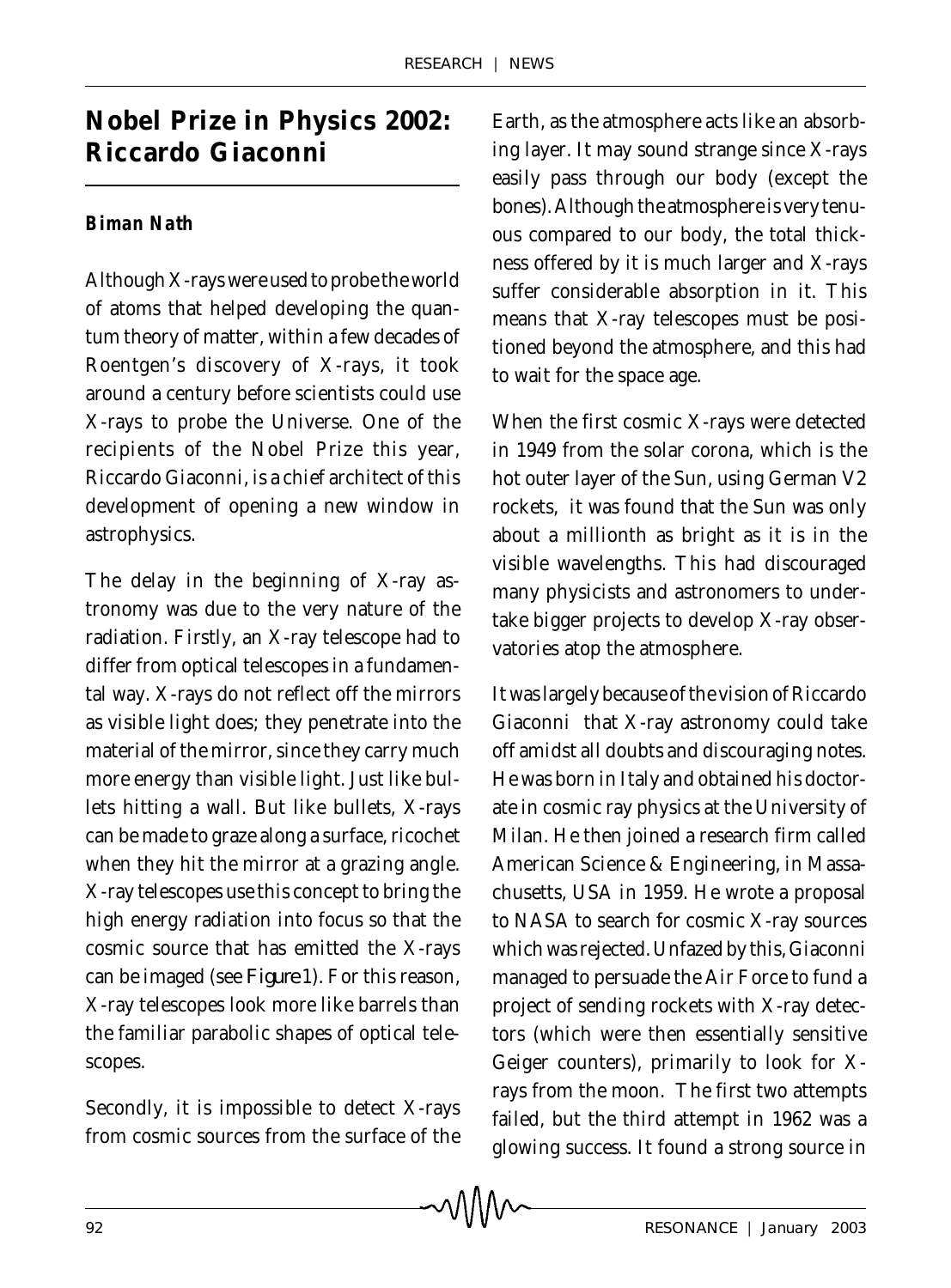the constellation of Scorpius – the first Xray source to be discovered outside the solar system – and a rather diffuse background Xray radiation from all over the sky. Within three years, Giaconni and his team made the first imaging X-ray telescope which was flown on a small rocket and took the first images of X-ray spots in the upper atmosphere of the Sun.

X-ray astronomy got another boost when artificial satellites with X-ray detectors on board could be launched for prolonged observations. Giaconni and his team built *UHURU* (the name, meaning 'freedom' in Swahili, paid homage to the large number of African nations which gained independence around that time) that was launched in 1970. No sooner had the telescope begun detecting numerous X-ray objects in the sky, he had started planning for a bigger, follow-up project. This resulted in the *Einstein* observatory launched in 1978. The decade of 1990s then saw several leaps in the development and launching of more and more sensitive Xray detectors in space, with ROSAT (sent by the European Space Agency), ASCA (sent by Japan) and others, and culminating in *CHANDRA* and *XMM-Newton* which are orbiting at this moment. In fact *CHANDRA* with its very high resolution X-ray telescope was conceived originally by Giaconni back in 1976 in a proposal letter to NASA. The last four decades have seen a spectacular increase in the sensitivity of X-ray detectors of a hundred million times; a similar increase in sensitivity in optical telescopes took more

than three centuries.

These X-ray detectors have revealed the violent side of our Universe. The X-ray image of the sky looks remarkably different from the optical image. Since X-ray photons have very high energy, it is easy to understand that they are produced by high energy particles. X-ray sources in the sky therefore denote regions in the cosmos where particles have very high energy, perhaps as a result of strong gravitational field, or catastrophic explosions, or intense magnetic fields. X-rays have been detected from a large variety of sources, from the tenuous gas between galaxies to the vicinity of ultra compact objects like neutron stars and black holes.

First discovered by *UHURU*, one common category of X-ray sources is stars in binary systems, from which strong and rapid (and sometimes periodic) bursts of X-ray are detected. In these systems, gas from a normal star flows towards a compact companion star, falling into its strong gravitational field. Most often the compact star is a neutron star, whose density is so high that electrons have combined with the protons to render the star composed of mostly neutrons. Its strong magnetic field usually funnels the infalling gas into hot spots emitting bursts of X-ray. A few binary systems also have black holes as the compact companion.

X-ray observations also have yielded evidences for the existence of black holes with masses as much as a billion Suns in some galaxies. As gas flows towards these black